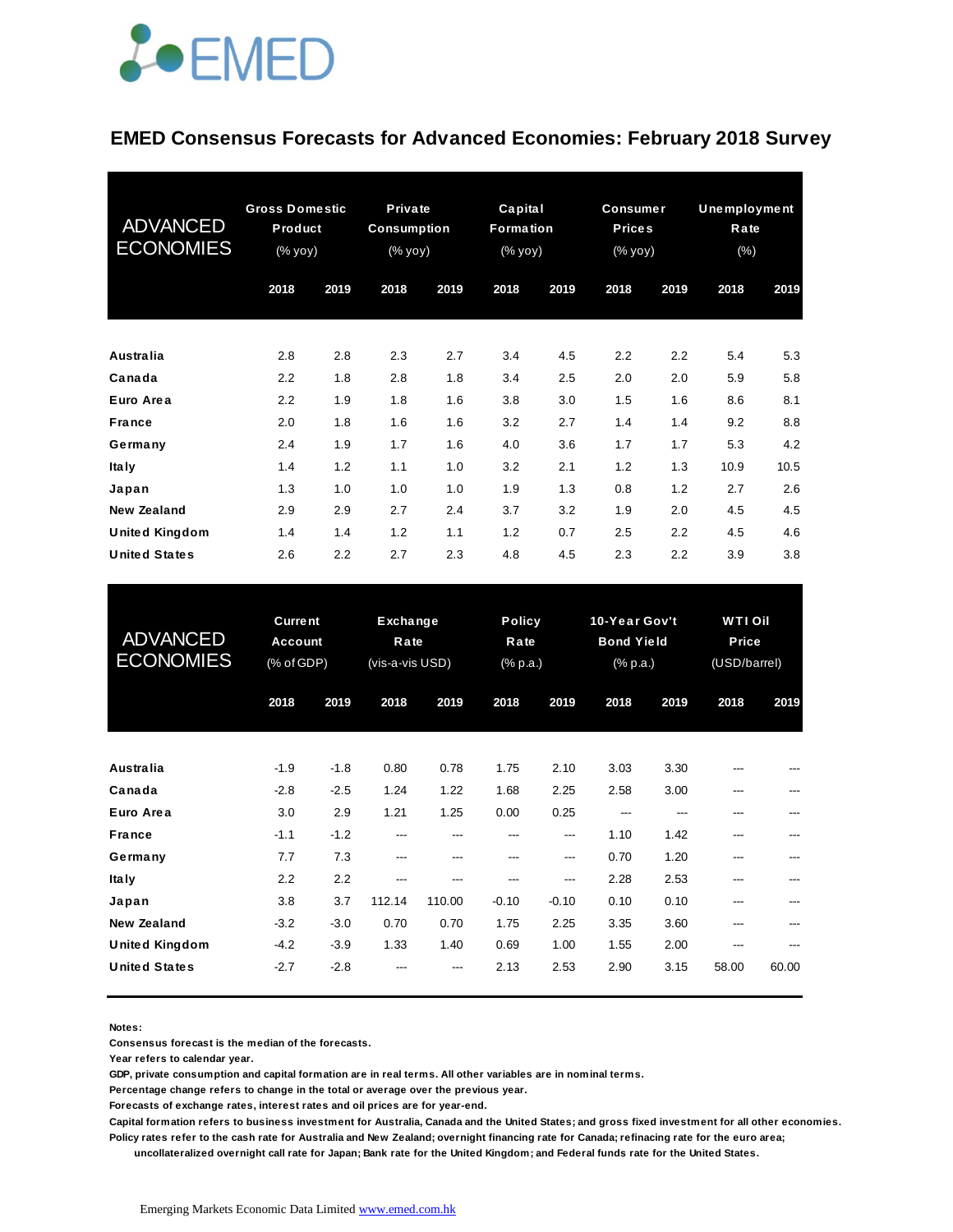

#### **EMED Consensus Forecasts for Emerging Markets: February 2018 Survey**

| <b>EMERGING</b><br><b>MARKETS</b> | <b>Gross Domestic</b><br>Product<br>$(\%$ yoy)<br>2018<br>2019 |     | <b>Private</b><br>Consumption<br>(% yoy)<br>2018 | 2019 | <b>Fixed</b><br>Investment<br>$(% \mathsf{Y}^{\prime }\mathsf{Y}^{\prime }\mathsf{Y}^{\prime })$<br>2018 | 2019   | Consumer<br><b>Prices</b><br>(% yoy)<br>2018 | 2019 | <b>Unemployment</b><br>Rate<br>(% )<br>2018 | 2019  |  |
|-----------------------------------|----------------------------------------------------------------|-----|--------------------------------------------------|------|----------------------------------------------------------------------------------------------------------|--------|----------------------------------------------|------|---------------------------------------------|-------|--|
|                                   |                                                                |     |                                                  |      |                                                                                                          |        |                                              |      |                                             |       |  |
| Argentina                         | 3.4                                                            | 2.8 | 3.0                                              | 3.3  | 7.5                                                                                                      | 5.6    | 18.1                                         | 12.3 | 7.7                                         | 7.8   |  |
| <b>Brazil</b>                     | 2.3                                                            | 2.5 | 2.8                                              | 2.3  | 5.3                                                                                                      | 6.2    | 3.9                                          | 4.2  | 11.1                                        | 11.3  |  |
| Chile                             | 3.0                                                            | 2.9 | 2.8                                              | 2.7  | 2.5                                                                                                      | 0.3    | 2.5                                          | 3.0  | 6.7                                         | 6.9   |  |
| China                             | 6.5                                                            | 6.3 | 8.2                                              | 8.6  | 5.2                                                                                                      | 5.0    | 2.2                                          | 2.3  | 4.1                                         | 4.1   |  |
| Colombia                          | 2.5                                                            | 3.1 | 2.6                                              | 3.4  | 3.9                                                                                                      | 3.9    | 3.3                                          | 3.1  | 9.8                                         | 9.3   |  |
| <b>Czech Republic</b>             | 3.5                                                            | 2.8 | 3.9                                              | 2.2  | 5.0                                                                                                      | 3.6    | 2.3                                          | 2.1  | 2.9                                         | 2.5   |  |
| <b>Hong Kong</b>                  | 2.6                                                            | 2.5 | 3.1                                              | 2.4  | 2.3                                                                                                      | 2.2    | 2.1                                          | 2.2  | 3.3                                         | 3.3   |  |
| Hungary                           | 3.6                                                            | 2.6 | 3.7                                              | 3.1  | 10.6                                                                                                     | 7.4    | 2.6                                          | 2.6  | 4.0                                         | 3.8   |  |
| India                             | 7.2                                                            | 7.5 | 7.1                                              | 7.0  | 4.9                                                                                                      | 8.0    | 4.7                                          | 4.5  | $\qquad \qquad \cdots$                      | $---$ |  |
| Indonesia                         | 5.3                                                            | 5.4 | 5.1                                              | 5.0  | 5.8                                                                                                      | 5.0    | 4.0                                          | 4.0  | 5.4                                         | 5.3   |  |
| Malaysia                          | 5.0                                                            | 4.9 | 6.0                                              | 3.2  | 5.9                                                                                                      | 5.3    | 3.0                                          | 2.5  | 3.4                                         | 3.4   |  |
| <b>Mexico</b>                     | 2.2                                                            | 2.4 | 2.8                                              | 2.3  | 1.5                                                                                                      | $-0.5$ | 4.2                                          | 3.8  | 3.5                                         | 3.5   |  |
| <b>Philippines</b>                | 6.5                                                            | 6.5 | 6.2                                              | 6.0  | 9.7                                                                                                      | 10.0   | 3.5                                          | 3.2  | 5.5                                         | 5.7   |  |
| Poland                            | 3.8                                                            | 3.2 | 3.9                                              | 3.1  | 7.6                                                                                                      | 6.0    | 2.3                                          | 2.6  | 4.9                                         | 4.7   |  |
| Russia                            | 1.7                                                            | 1.8 | 3.2                                              | 1.8  | 3.6                                                                                                      | 1.3    | 4.0                                          | 4.0  | 5.1                                         | 5.1   |  |
| <b>Singapore</b>                  | 3.0                                                            | 2.5 | 2.3                                              | 2.5  | 0.5                                                                                                      | 3.7    | 1.0                                          | 1.4  | 2.2                                         | 2.3   |  |
| South Korea                       | 3.0                                                            | 2.8 | 2.5                                              | 2.5  | 2.7                                                                                                      | 2.5    | 1.9                                          | 2.0  | 3.6                                         | 3.6   |  |
| <b>Taiwan</b>                     | 2.4                                                            | 2.0 | 2.2                                              | 1.8  | 2.6                                                                                                      | 1.1    | 1.2                                          | 1.2  | 3.7                                         | 3.8   |  |
| <b>Thailand</b>                   | 3.8                                                            | 3.5 | 3.3                                              | 3.0  | 4.3                                                                                                      | 2.5    | 1.5                                          | 1.6  | 1.1                                         | 0.8   |  |
| <b>Turkey</b>                     | 3.8                                                            | 3.8 | 4.2                                              | 3.6  | 3.7                                                                                                      | 4.1    | 9.5                                          | 8.5  | 11.0                                        | 11.0  |  |

|                       |                  | <b>Money</b> |                | <b>Merchandise</b> | <b>Merchandise</b> |      |                | Current<br>Exchange |                 |       |
|-----------------------|------------------|--------------|----------------|--------------------|--------------------|------|----------------|---------------------|-----------------|-------|
| <b>EMERGING</b>       | <b>Supply M2</b> |              | <b>Exports</b> |                    | <b>Imports</b>     |      | <b>Account</b> |                     | Rate            |       |
| <b>MARKETS</b>        |                  | $(%$ (% yoy) |                | $(%$ $(yoy)$       | (% yoy)            |      | (% of GDP)     |                     | (vis-a-vis USD) |       |
|                       | 2018             | 2019         | 2018           | 2019               | 2018               | 2019 | 2018           | 2019                | 2018            | 2019  |
|                       |                  |              |                |                    |                    |      |                |                     |                 |       |
|                       |                  |              |                |                    |                    |      |                |                     |                 |       |
| Argentina             | 29.9             | 23.3         | 5.5            | 3.7                | 9.5                | 5.1  | $-4.4$         | $-4.5$              | 20.10           | 22.28 |
| <b>Brazil</b>         | 5.5              | n.a.         | 5.1            | 3.5                | 9.4                | 6.3  | $-1.6$         | $-1.9$              | 3.25            | 3.30  |
| Chile                 | 7.0              | n.a.         | 3.9            | 2.1                | 5.1                | 1.8  | $-1.9$         | $-1.3$              | 623             | 620   |
| China                 | 9.0              | 9.0          | 5.2            | 5.1                | 6.0                | 4.7  | 1.4            | 1.3                 | 6.52            | 6.29  |
| Colombia              | 13.0             | 14.5         | 4.3            | 2.3                | 5.3                | 4.5  | $-3.4$         | $-3.4$              | 2941            | 3050  |
| <b>Czech Republic</b> | $\cdots$         | $\cdots$     | 6.5            | 6.5                | 8.4                | 6.9  | 0.5            | 0.5                 | 20.8            | 20.4  |
| <b>Hong Kong</b>      | 7.4              | 8.5          | 4.7            | 4.5                | 4.6                | 3.8  | 3.0            | 3.0                 | 7.80            | 7.80  |
| Hungary               | 4.1              | n.a.         | 6.5            | 5.8                | 7.7                | 6.7  | 3.0            | 2.5                 | 255             | 250   |
| India                 | 12.8             | n.a.         | 8.4            | 6.8                | 11.0               | 8.0  | $-1.4$         | $-1.5$              | 65.1            | 64.0  |
| Indonesia             | 12.0             | n.a.         | 5.5            | 6.0                | 6.4                | 4.0  | $-1.9$         | $-1.8$              | 13400           | 13400 |
| Malaysia              | 3.9              | n.a.         | 5.0            | 5.5                | 5.5                | 5.7  | 2.9            | 2.5                 | 4.05            | 4.10  |
| <b>Mexico</b>         | 9.1              | 8.9          | 6.0            | 3.9                | 5.5                | 4.0  | $-2.0$         | $-2.3$              | 18.8            | 18.9  |
| <b>Philippines</b>    | 15.1             | n.a.         | 6.0            | 7.0                | 6.5                | 8.6  | $-0.4$         | $-0.4$              | 51.4            | 51.1  |
| <b>Poland</b>         | 8.6              | 9.5          | 7.1            | 5.5                | 8.3                | 5.9  | $-0.6$         | $-1.0$              | 3.39            | 3.48  |
| Russia                | 8.5              | n.a.         | 2.1            | 2.5                | 5.6                | 0.7  | 2.3            | 2.5                 | 58.3            | 57.5  |
| <b>Singapore</b>      | 6.2              | n.a.         | 3.8            | 5.8                | 4.1                | 5.6  | 19.0           | 18.6                | 1.33            | 1.30  |
| <b>South Korea</b>    | 5.6              | n.a.         | 4.8            | 3.3                | 4.6                | 3.0  | 5.5            | 5.5                 | 1090            | 1050  |
| Taiwan                | 4.1              | 4.3          | 5.3            | 4.6                | 5.4                | 4.1  | 12.3           | 12.0                | 30.0            | 30.0  |
| <b>Thailand</b>       | 5.0              | 5.0          | 4.8            | 4.7                | 7.9                | 7.4  | 8.1            | 7.3                 | 32.2            | 32.0  |
| <b>Turkey</b>         | 14.7             | n.a.         | 5.5            | 5.4                | 5.2                | 4.2  | $-4.5$         | $-4.5$              | 4.11            | 4.10  |
|                       |                  |              |                |                    |                    |      |                |                     |                 |       |

**Notes:** 

**Consensus forecast is the median of the forecasts.**

**Year refers to calendar year except for India for which fiscal year (April to March) is used. GDP, private consumption and fixed investment are in real terms. All other variables are in nominal terms.**

**Percentage change refers to change in the total or average over the previous year, except for money supply growth which is based on year-end figures.**

**Forecasts of exchange rates and interest rates are for year-end.**

**Forecasts for India are FY17/18 and FY18/19**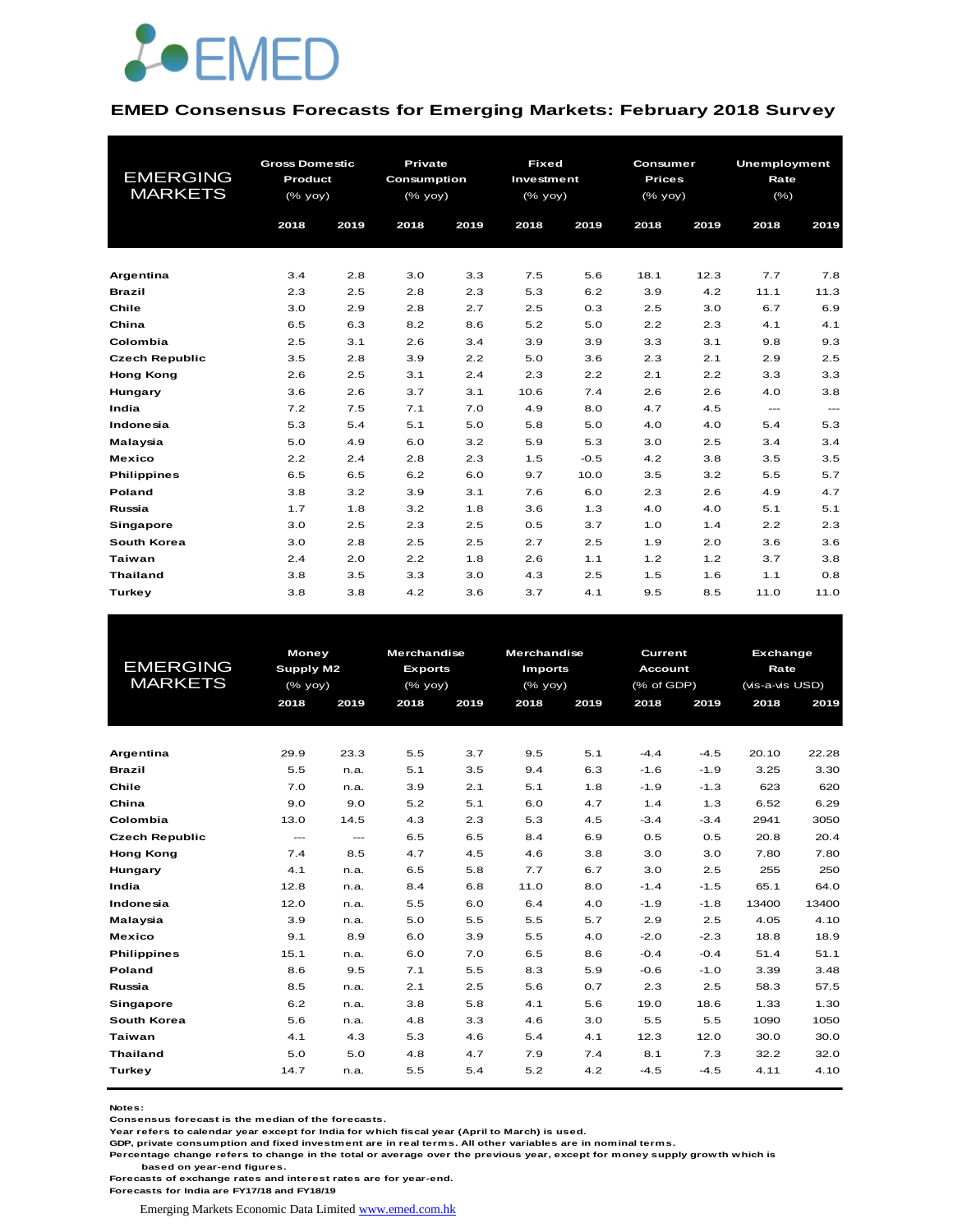## **EMED Consensus Forecasts for the United States: February 2018 Survey**

| <b>UNITED STATES</b>             | <b>Gross Domestic</b><br>Product<br>(% yoy) |                | <b>Consumer</b><br><b>Prices</b><br>(% yoy) |                          | <b>UNITED STATES</b>                | <b>Gross Domestic</b><br>Product<br>(% yoy) | 2019 | <b>Consumer</b><br><b>Prices</b><br>$(% \mathsf{Y}^{\prime }\mathsf{Y}^{\prime }\mathsf{Y}^{\prime })$ |                |
|----------------------------------|---------------------------------------------|----------------|---------------------------------------------|--------------------------|-------------------------------------|---------------------------------------------|------|--------------------------------------------------------------------------------------------------------|----------------|
|                                  | 2018                                        | 2019           | 2018                                        | 2019                     |                                     | 2018                                        |      | 2018                                                                                                   | 2019           |
| <b>ABN AMRO</b>                  | 2.7                                         | 2.3            | 2.1                                         | 2.0                      | <b>ING</b>                          | 3.0                                         | 2.6  | 2.5                                                                                                    | 2.1            |
| <b>Action Economics</b>          | 2.8                                         | ---            | 2.5                                         | ---                      | Intesa Sanpaolo                     | 2.6                                         | 2.4  | 2.4                                                                                                    | 1.8            |
| <b>AIB Global Treasury</b>       | 2.6                                         | 2.1            | 2.0                                         | 2.0                      | Invesco Ltd.                        | 2.4                                         | ---  | 1.8                                                                                                    | $\overline{a}$ |
| <b>Allianz</b>                   | 2.6                                         | 2.2            | 2.3                                         | 2.4                      | <b>KBC</b>                          | 2.4                                         | ---  | 2.3                                                                                                    | $\sim$         |
| <b>Bank Julius Baer</b>          | 2.7                                         | 1.7            | 2.3                                         | 1.8                      | <b>Kiel Institute</b>               | 2.5                                         | 1.9  | 2.3                                                                                                    | 2.2            |
| <b>Barclays Capital</b>          | 2.3                                         | $\sim$         | 2.2                                         | ---                      | <b>Moody's Analytics</b>            | 2.9                                         | 2.2  | 2.4                                                                                                    | 2.7            |
| <b>BayernLB</b>                  | 2.8                                         | 2.8            | 2.2                                         | 2.2                      | <b>Mortgage Bankers Association</b> | 2.3                                         | 2.2  | 2.1                                                                                                    | 2.2            |
| <b>BBVA</b>                      | 2.6                                         | 2.5            | 2.4                                         | 2.1                      | <b>NAR</b>                          | 3.0                                         | 2.7  | 2.8                                                                                                    | 2.7            |
| <b>Berenberg Capital Markets</b> | 2.9                                         | 2.7            | 2.5                                         | 2.4                      | <b>National Bank of Canada</b>      | 2.5                                         | 2.0  | 2.2                                                                                                    | 2.2            |
| <b>BMO Capital Markets</b>       | 2.6                                         | 2.0            | 2.7                                         | 2.2                      | <b>NIESR</b>                        | 2.6                                         | 2.5  | 2.4                                                                                                    | 2.2            |
| <b>BNP Paribas</b>               | 3.1                                         | 2.1            | 2.5                                         | 2.1                      | <b>Northern Trust</b>               | 2.8                                         | 2.3  | 2.3                                                                                                    | 2.1            |
| <b>Capital Economics</b>         | 2.5                                         | 1.7            | 2.2                                         | 2.2                      | <b>OCBC Bank</b>                    | 2.6                                         | 2.3  | 2.2                                                                                                    | 2.4            |
| <b>CIBC World Markets</b>        | 2.7                                         | 1.9            | 2.3                                         | 2.3                      | <b>PNC</b>                          | 2.7                                         | 2.1  | 2.4                                                                                                    | 2.3            |
| Citigroup                        | 2.7                                         | 2.4            | 1.7                                         | 2.0                      | <b>Prometeia</b>                    | 2.5                                         | 2.2  | 2.1                                                                                                    | 1.9            |
| <b>Comerica Bank</b>             | 3.0                                         | 2.5            | 2.1                                         | 2.0                      | <b>Raymond James</b>                | 2.7                                         | 2.0  | 2.3                                                                                                    | 2.3            |
| Commerzbank                      | 2.7                                         | 2.3            | 2.4                                         | 2.3                      | <b>Royal Bank of Canada</b>         | 2.6                                         | 2.2  | 2.0                                                                                                    | 1.8            |
| <b>Credit Agricole</b>           | 2.4                                         | 2.0            | 2.2                                         | 1.8                      | <b>Schroders</b>                    | 2.5                                         | 2.2  | 2.1                                                                                                    | 2.4            |
| <b>Credit Suisse</b>             | 2.9                                         | $\overline{a}$ | 2.3                                         | $\overline{\phantom{a}}$ | <b>Scotia Capital</b>               | 2.5                                         | 1.8  | 2.2                                                                                                    | 2.4            |
| Daiwa Institute of Research      | 2.4                                         | $\overline{a}$ | 2.2                                         | $\overline{a}$           | <b>Societe Generale</b>             | 2.4                                         | 1.2  | 1.6                                                                                                    | 1.8            |
| Danske Bank                      | 2.4                                         | 2.1            | 2.5                                         | 2.1                      | <b>Standard &amp; Poor's</b>        | 2.8                                         | 2.2  | 2.2                                                                                                    | 1.9            |
| <b>DBS Bank</b>                  | 2.4                                         | ---            | 1.8                                         | $\overline{\phantom{a}}$ | <b>TD Economics</b>                 | $2.6\,$                                     | 2.3  | 1.9                                                                                                    | 2.0            |
| Deka Bank                        | 2.7                                         | 1.9            | 2.3                                         | 2.4                      | <b>UOB</b>                          | $2.5\,$                                     | 2.5  | $2.5\,$                                                                                                | 2.3            |
| Desjardins                       | 2.8                                         | 2.5            | 2.2                                         | 2.2                      |                                     |                                             |      |                                                                                                        |                |
| <b>DIW Berlin</b>                | 2.5                                         | ---            | 1.6                                         | $\overline{\phantom{a}}$ |                                     |                                             |      |                                                                                                        |                |
| <b>DZ Bank</b>                   | 2.5                                         | 2.6            | 2.3                                         | 2.4                      | <b>CONSENSUS</b>                    |                                             |      |                                                                                                        |                |
| <b>Fannie Mae</b>                | 2.7                                         | 2.5            | 2.3                                         | 2.1                      | Median                              | 2.6                                         | 2.2  | 2.3                                                                                                    | 2.2            |
| <b>First Trust Advisors</b>      | 3.1                                         | 3.2            | 2.8                                         | 2.6                      | Mean                                | 2.6                                         | 2.2  | 2.2                                                                                                    | 2.2            |
| <b>Freddie Mac</b>               | 2.5                                         | 2.1            | 2.2                                         | 2.3                      | High                                | 3.1                                         | 3.2  | 2.8                                                                                                    | 2.7            |
| Handelsbanken                    | 2.0                                         |                | 2.0                                         |                          | Low                                 | 2.0                                         | 1.2  | 1.6                                                                                                    | 1.8            |
| <b>IFO Munich Institute</b>      | 2.1                                         |                | 2.4                                         |                          | <b>Standard Deviation</b>           | 0.2                                         | 0.4  | 0.3                                                                                                    | 0.2            |
| Continues in the next column     |                                             |                |                                             |                          |                                     |                                             |      |                                                                                                        |                |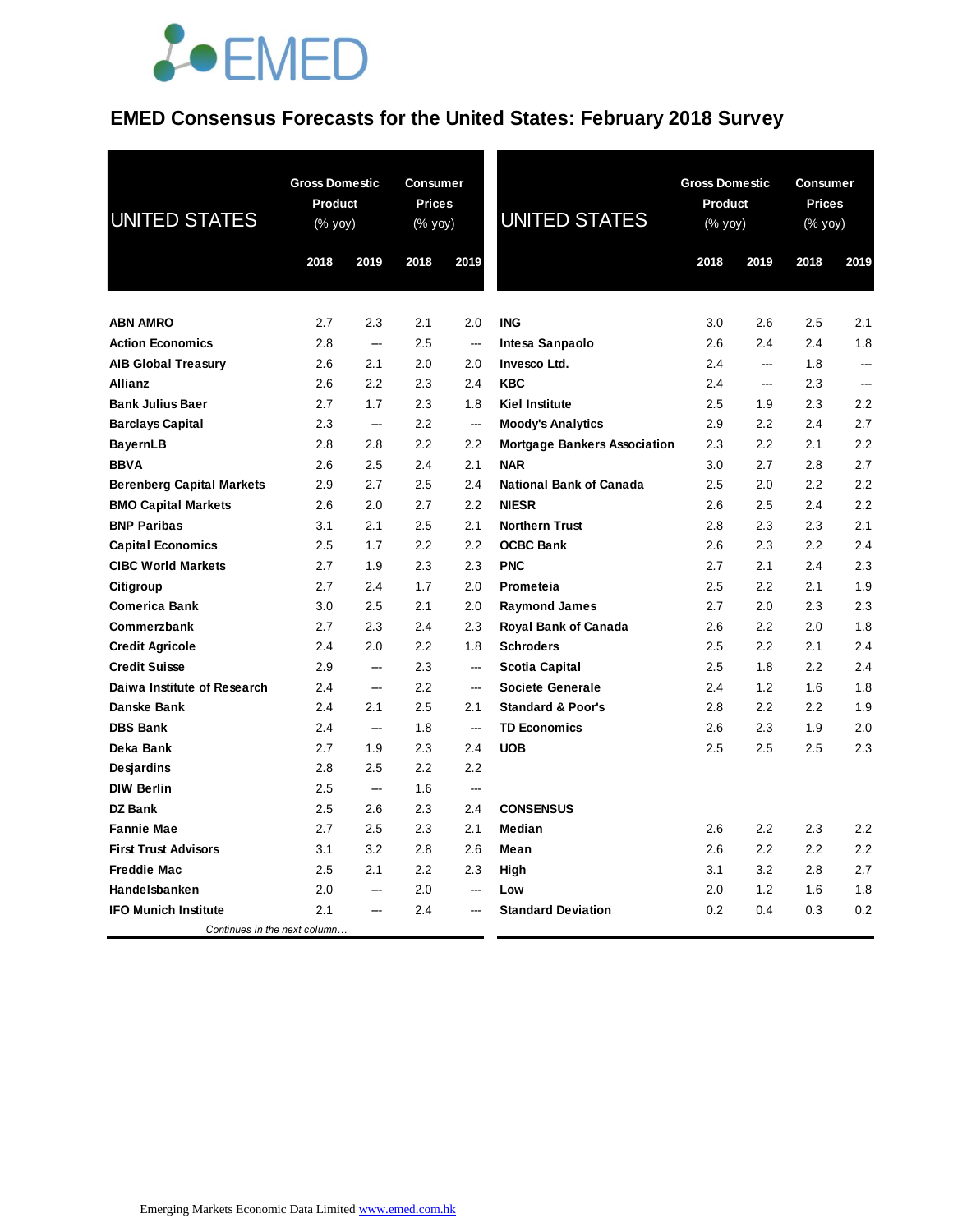## **EMED Consensus Forecasts for the Euro Area: February 2018 Survey**

| <b>EURO AREA</b>                 | <b>Gross Domestic</b><br>Product<br>(% yoy) |       | <b>Consumer</b><br><b>Prices</b><br>(% yoy) |                          | <b>EURO AREA</b>            | <b>Gross Domestic</b><br>Product<br>(% yoy) |       | <b>Consumer</b><br><b>Prices</b><br>(% yoy) |                |
|----------------------------------|---------------------------------------------|-------|---------------------------------------------|--------------------------|-----------------------------|---------------------------------------------|-------|---------------------------------------------|----------------|
|                                  | 2018                                        | 2019  | 2018                                        | 2019                     |                             | 2018                                        | 2019  | 2018                                        | 2019           |
| <b>ABN AMRO</b>                  | 2.5                                         | 2.2   | 1.7                                         | 1.4                      | <b>IFO Munich Institute</b> | 1.7                                         | $---$ | 1.5                                         | ---            |
| <b>AIB Global Treasury</b>       | 2.3                                         | 1.9   | 1.5                                         | 1.5                      | <b>ING</b>                  | 2.3                                         | 1.8   | 1.5                                         | 1.7            |
| <b>Allianz</b>                   | 2.2                                         | 2.0   | 1.6                                         | 1.8                      | Intesa Sanpaolo             | 2.3                                         | 1.8   | 1.7                                         | 1.6            |
| <b>Bank Julius Baer</b>          | 2.2                                         | 1.5   | 1.5                                         | 1.6                      | Invesco Ltd.                | 2.2                                         | ---   | 1.5                                         | $\overline{a}$ |
| Bank of Tokyo-Mitsubishi UFJ     | 1.6                                         | ---   | 1.5                                         | $\hspace{0.05cm} \ldots$ | <b>KBC</b>                  | 2.3                                         | ---   | 1.3                                         | ---            |
| <b>Barclays Capital</b>          | 1.7                                         | ---   | 1.3                                         | $\overline{\phantom{a}}$ | <b>Kiel Institute</b>       | 2.3                                         | 2.0   | 1.7                                         | 1.7            |
| <b>BayernLB</b>                  | 1.9                                         | 1.8   | 1.5                                         | 1.7                      | <b>Moody's Analytics</b>    | 2.4                                         | 1.9   | 1.5                                         | 1.7            |
| <b>Berenberg Capital Markets</b> | 2.5                                         | 2.1   | 1.5                                         | 1.7                      | <b>NIESR</b>                | 2.2                                         | 1.8   | 1.5                                         | 1.6            |
| <b>BMO Capital Markets</b>       | 2.1                                         | 1.8   | 1.6                                         | 1.8                      | <b>OCBC Bank</b>            | 2.2                                         | 1.5   | 1.7                                         | 1.5            |
| <b>BNP Paribas</b>               | 2.8                                         | 2.1   | 1.7                                         | 1.7                      | Prometeia                   | 2.3                                         | 1.6   | 1.4                                         | 1.6            |
| <b>Capital Economics</b>         | 2.5                                         | 2.0   | 1.4                                         | 1.2                      | <b>Royal Bank of Canada</b> | 2.3                                         | 1.9   | 1.4                                         | 1.5            |
| <b>CIBC World Markets</b>        | 1.7                                         | $---$ | 1.7                                         | $\overline{\phantom{a}}$ | <b>Schroders</b>            | 2.3                                         | 1.9   | 1.4                                         | 1.4            |
| Citigroup                        | 2.4                                         | 2.0   | 1.4                                         | 1.5                      | <b>Scotia Capital</b>       | 2.7                                         | 2.5   | 1.5                                         | 1.5            |
| Commerzbank                      | 2.5                                         | 2.3   | 1.9                                         | 1.5                      | <b>Societe Generale</b>     | 2.1                                         | 1.4   | 1.4                                         | 1.4            |
| <b>Credit Agricole</b>           | 2.3                                         | 1.8   | 1.4                                         | 1.2                      | <b>TD Economics</b>         | 2.0                                         | 1.6   | 1.4                                         | 1.5            |
| <b>Credit Suisse</b>             | 2.6                                         | 2.2   | 1.7                                         | 1.6                      | <b>UOB</b>                  | 1.9                                         | 1.7   | 1.4                                         | 1.4            |
| Danske Bank                      | 2.0                                         | 1.8   | 1.4                                         | 1.3                      |                             |                                             |       |                                             |                |
| <b>DBS Bank</b>                  | 1.9                                         | ---   | 1.2                                         | ---                      |                             |                                             |       |                                             |                |
| Deka Bank                        | 2.3                                         | 1.7   | 1.5                                         | 1.8                      | <b>CONSENSUS</b>            |                                             |       |                                             |                |
| <b>DIW Berlin</b>                | 2.1                                         | $---$ | 1.6                                         | $\overline{\phantom{a}}$ | Median                      | 2.3                                         | 1.9   | 1.5                                         | 1.6            |
| DZ Bank                          | 2.0                                         | 2.1   | 1.5                                         | 1.5                      | Mean                        | 2.2                                         | 1.9   | 1.5                                         | 1.6            |
| <b>ETLA</b>                      | 2.3                                         | 1.8   | 1.5                                         | 1.8                      | High                        | 2.8                                         | 2.5   | 1.9                                         | 1.8            |
| <b>EUROFER</b>                   | 2.2                                         | 1.9   | 1.7                                         | 1.8                      | Low                         | 1.5                                         | 1.4   | 1.2                                         | 1.2            |
| Handelsbanken                    | 1.5                                         | $---$ | 1.6                                         | ---                      | <b>Standard Deviation</b>   | 0.3                                         | 0.2   | 0.1                                         | 0.2            |
| Continues in the next column     |                                             |       |                                             |                          |                             |                                             |       |                                             |                |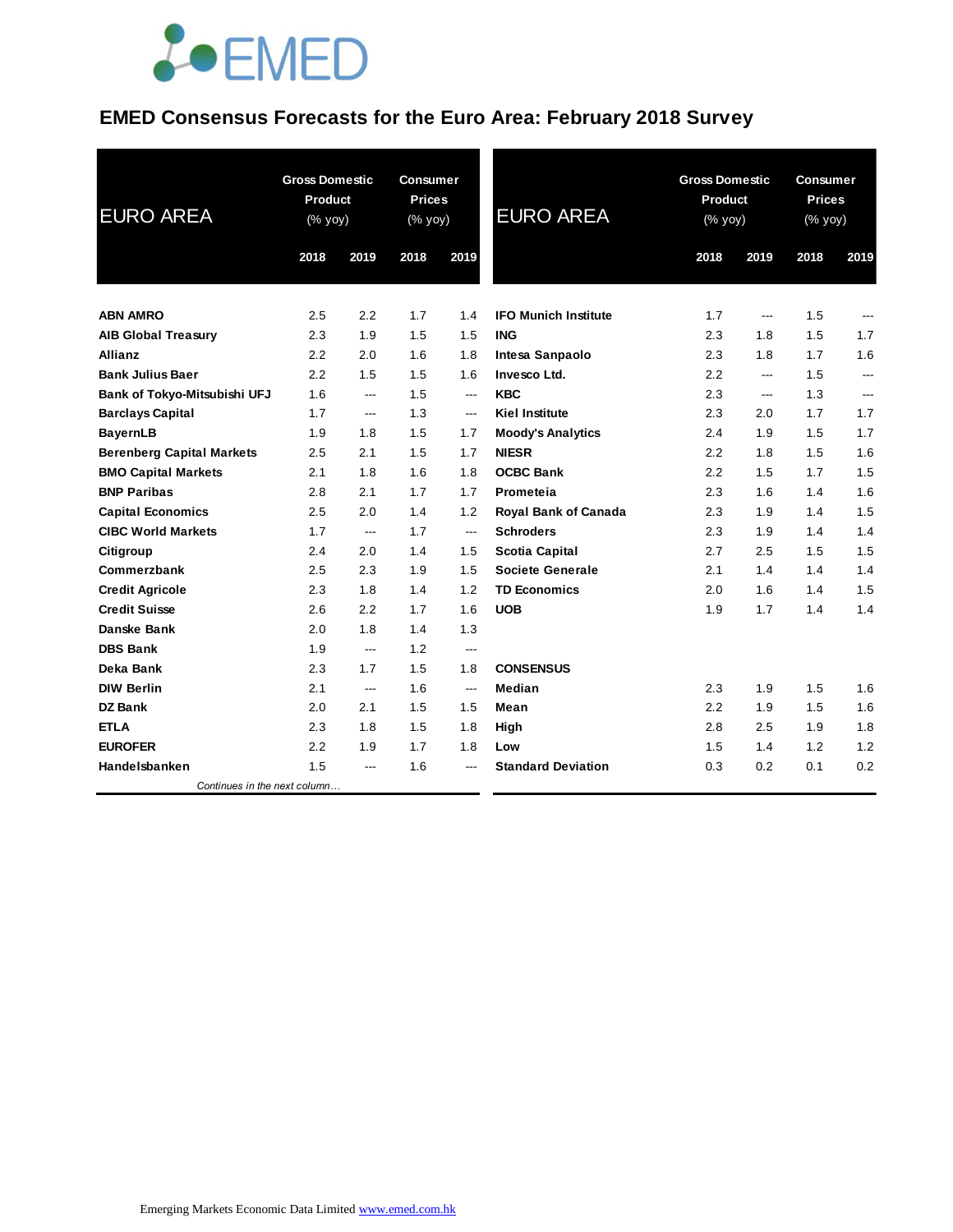#### **EMED Consensus Forecasts for Japan: February 2018 Survey**

| <b>JAPAN</b>                     | <b>Gross Domestic</b><br><b>Product</b><br>(% yoy) |      | <b>Consumer</b><br><b>Prices</b><br>(% yoy) |                        | <b>JAPAN</b>              | <b>Gross Domestic</b><br><b>Product</b><br>(% yoy) |      | <b>Consumer</b><br><b>Prices</b><br>(% yoy) |                |
|----------------------------------|----------------------------------------------------|------|---------------------------------------------|------------------------|---------------------------|----------------------------------------------------|------|---------------------------------------------|----------------|
|                                  | 2018                                               | 2019 | 2018                                        | 2019                   |                           | 2018                                               | 2019 | 2018                                        | 2019           |
| <b>ABN AMRO</b>                  | 1.7                                                | 1.3  | 1.0                                         | 0.8                    | Intesa Sanpaolo           | 1.2                                                | 0.7  | 0.6                                         | 1.2            |
| <b>AIB Global Treasury</b>       | 1.4                                                | 1.1  | 0.5                                         | 0.5                    | <b>Invesco Ltd.</b>       | 1.2                                                | ---  | 0.5                                         | $---$          |
| <b>Allianz</b>                   | 1.2                                                | 1.0  | 0.9                                         | 1.5                    | <b>JCER</b>               | 1.2                                                | 0.8  | 0.9                                         | 1.7            |
| <b>Bank Julius Baer</b>          | 1.4                                                | 0.9  | 1.0                                         | 0.3                    | <b>KBC</b>                | 1.0                                                | ---  | 1.0                                         | $\overline{a}$ |
| Bank of Tokyo-Mitsubishi UFJ     | 1.3                                                | ---  | 0.7                                         | $\qquad \qquad \cdots$ | <b>Kiel Institute</b>     | 1.5                                                | 1.3  | 0.7                                         | 1.8            |
| <b>Barclays Capital</b>          | 1.1                                                | ---  | 0.7                                         | ---                    | <b>Mizuho Securities</b>  | 1.4                                                | 1.1  | 1.1                                         | 1.3            |
| <b>BayernLB</b>                  | 1.6                                                | 0.9  | 1.1                                         | 1.2                    | <b>Moody's Analytics</b>  | 1.7                                                | 0.8  | 0.4                                         | 0.6            |
| <b>Berenberg Capital Markets</b> | 1.5                                                | 1.0  | 1.0                                         | 1.1                    | <b>NIESR</b>              | 1.3                                                | 0.9  | 0.8                                         | 1.1            |
| <b>BMO Capital Markets</b>       | 1.4                                                | 1.0  | 0.6                                         | 1.0                    | <b>OCBC Bank</b>          | 1.3                                                | 0.9  | 0.9                                         | 1.0            |
| <b>BNP Paribas</b>               | 1.5                                                | 0.6  | 1.5                                         | 0.9                    | Prometeia                 | 1.3                                                | 0.8  | 0.7                                         | 1.0            |
| <b>Capital Economics</b>         | 1.2                                                | 1.0  | 0.7                                         | 1.0                    | <b>Schroders</b>          | 1.8                                                | 1.3  | 0.9                                         | 1.6            |
| <b>CIBC World Markets</b>        | 1.1                                                | ---  | 0.6                                         | ---                    | <b>Scotia Capital</b>     | 1.4                                                | 0.9  | 1.1                                         | 2.3            |
| Citigroup                        | 1.5                                                | 1.1  | 0.8                                         | 0.9                    | <b>Societe Generale</b>   | 1.4                                                | 1.2  | 0.9                                         | 1.6            |
| Commerzbank                      | 1.3                                                | 1.3  | 1.0                                         | 0.8                    | <b>TD Economics</b>       | 1.3                                                | 1.3  | 0.7                                         | 1.3            |
| <b>Credit Agricole</b>           | 1.6                                                | 1.6  | 0.7                                         | 1.1                    | <b>UOB</b>                | 1.8                                                | 1.7  | 1.9                                         | 1.9            |
| <b>Credit Suisse</b>             | 1.0                                                | ---  | 0.5                                         | ---                    |                           |                                                    |      |                                             |                |
| <b>DBS Bank</b>                  | 1.1                                                | ---  | 0.6                                         | $\overline{a}$         | <b>CONSENSUS</b>          |                                                    |      |                                             |                |
| Deka Bank                        | 1.4                                                | 0.7  | 1.4                                         | 1.8                    | Median                    | 1.3                                                | 1.0  | 0.8                                         | 1.2            |
| <b>DIW Berlin</b>                | 1.2                                                | ---  | 0.5                                         | $\qquad \qquad \cdots$ | Mean                      | 1.4                                                | 1.1  | 0.9                                         | 1.2            |
| <b>DZ Bank</b>                   | 1.3                                                | 1.2  | 0.9                                         | 1.2                    | High                      | 1.8                                                | 1.7  | 1.9                                         | 2.3            |
| <b>IFO Munich Institute</b>      | 1.0                                                | ---  | 0.8                                         | $\qquad \qquad \cdots$ | Low                       | 1.0                                                | 0.6  | 0.4                                         | 0.3            |
| <b>ING</b>                       | 1.8                                                | 1.3  | 1.1                                         | 2.0                    | <b>Standard Deviation</b> | 0.2                                                | 0.3  | 0.3                                         | 0.5            |
| Continues in the next column     |                                                    |      |                                             |                        |                           |                                                    |      |                                             |                |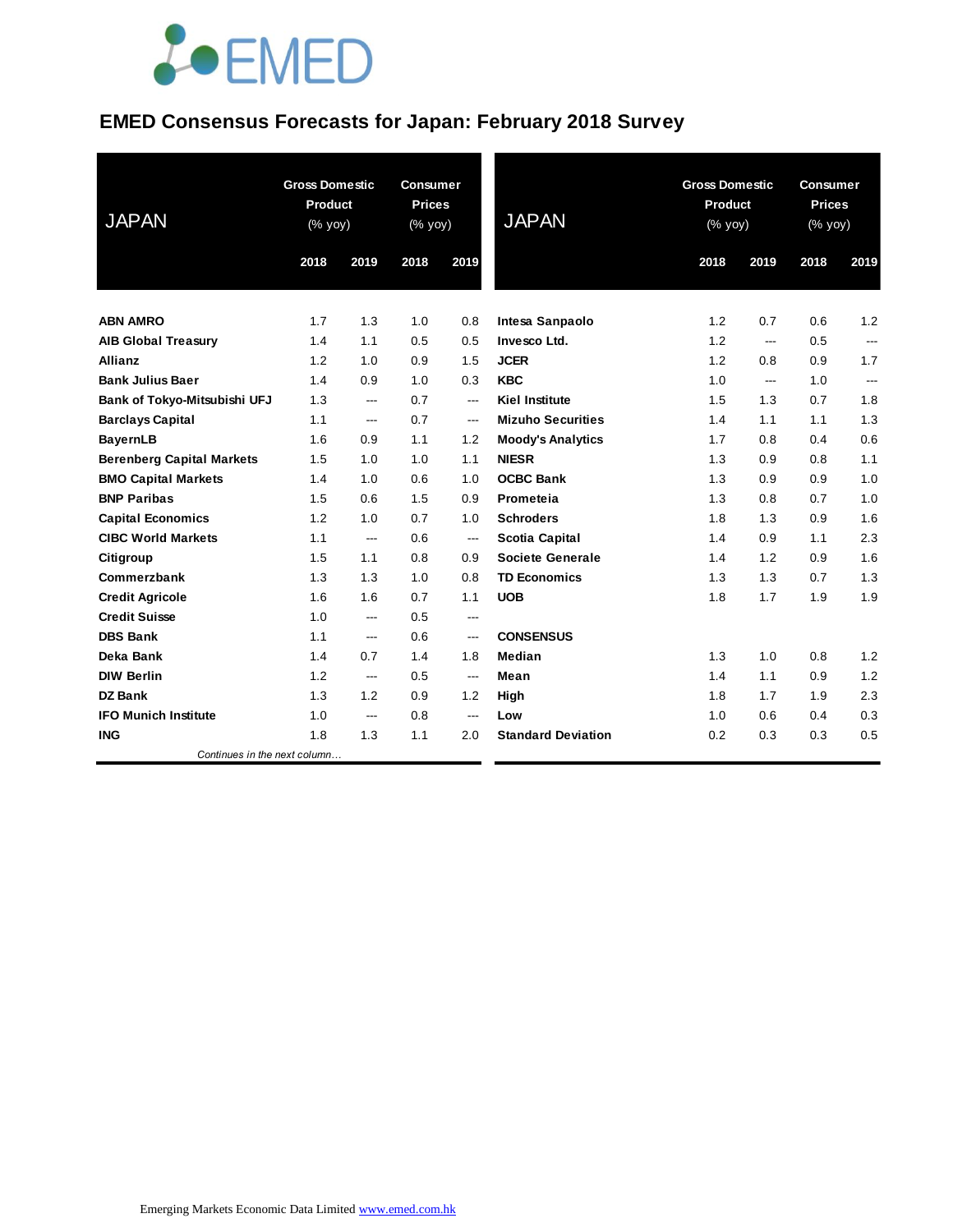### **EMED Consensus Forecasts for China: February 2018 Survey**

| <b>CHINA</b>                     | <b>Gross Domestic</b><br><b>Product</b><br>(% yoy) |      | <b>Consumer</b><br><b>Prices</b><br>(% yoy) |         | <b>CHINA</b>                  | <b>Gross Domestic</b><br>Product<br>$(% \mathsf{y}\right)$ (% $\overline{\mathsf{y}\mathsf{y}}$ ) |                          | <b>Consumer</b><br><b>Prices</b><br>(% yoy) |                |
|----------------------------------|----------------------------------------------------|------|---------------------------------------------|---------|-------------------------------|---------------------------------------------------------------------------------------------------|--------------------------|---------------------------------------------|----------------|
|                                  | 2018                                               | 2019 | 2018                                        | 2019    |                               | 2018                                                                                              | 2019                     | 2018                                        | 2019           |
| <b>ABN AMRO</b>                  | 6.5                                                | 6.0  | 2.5                                         | 2.5     | <b>ING</b>                    | 6.8                                                                                               | 6.7                      | 1.7                                         | 1.9            |
| <b>Allianz</b>                   | 6.4                                                | 6.2  | 2.5                                         | 2.8     | Intesa Sanpaolo               | 6.4                                                                                               | 6.2                      | 2.3                                         | 2.6            |
| <b>Bank Julius Baer</b>          | 6.4                                                | ---  | 2.1                                         | ---     | Invesco Ltd.                  | 6.6                                                                                               | ---                      | 1.0                                         | ---            |
| <b>Bank of East Asia</b>         | 6.5                                                | 6.2  | 2.2                                         | 2.0     | <b>JP Morgan</b>              | 6.7                                                                                               | ---                      | 2.6                                         | ---            |
| <b>Barclays Capital</b>          | 6.3                                                | ---  | 2.3                                         | ---     | <b>Kiel Institute</b>         | 6.4                                                                                               | 6.1                      | 2.1                                         | 2.3            |
| <b>BayernLB</b>                  | 6.6                                                | 6.4  | 2.2                                         | 2.4     | <b>Moody's Analytics</b>      | 6.8                                                                                               | 6.6                      | 1.6                                         | 2.5            |
| <b>BBVA</b>                      | 6.0                                                | 5.2  | 2.0                                         | 2.3     | <b>NIESR</b>                  | 6.6                                                                                               | 6.3                      | 2.6                                         | 2.8            |
| <b>Berenberg Capital Markets</b> | 6.4                                                | 6.1  | 2.2                                         | 2.2     | <b>OCBC Bank</b>              | 6.5                                                                                               | 6.0                      | 1.6                                         | 2.5            |
| <b>BMO Capital Markets</b>       | 6.6                                                | 6.3  | 1.9                                         | 2.0     | Prometeia                     | 6.3                                                                                               | 5.8                      | 2.0                                         | 2.3            |
| <b>BNP Paribas</b>               | 6.4                                                | 6.5  | 2.3                                         | 2.5     | <b>Royal Bank of Scotland</b> | 6.5                                                                                               | $\hspace{0.05cm} \ldots$ | 2.0                                         | $\overline{a}$ |
| <b>Capital Economics</b>         | 6.5                                                | 6.3  | 2.5                                         | 1.5     | <b>Schroders</b>              | 6.4                                                                                               | 6.3                      | 2.3                                         | 2.2            |
| Citigroup                        | 6.5                                                | 6.4  | 2.1                                         | 2.1     | <b>Scotia Capital</b>         | 6.5                                                                                               | 6.2                      | 2.5                                         | 2.6            |
| Commerzbank                      | 6.4                                                | 6.2  | 1.9                                         | 2.2     | <b>Societe Generale</b>       | 6.4                                                                                               | 5.8                      | 2.4                                         | 2.0            |
| <b>Credit Agricole</b>           | 6.6                                                | 6.4  | 2.0                                         | 1.7     | <b>UOB</b>                    | 6.7                                                                                               | 6.6                      | 2.1                                         | 2.0            |
| <b>Credit Suisse</b>             | 6.5                                                | ---  | 2.5                                         | ---     |                               |                                                                                                   |                          |                                             |                |
| Daiwa Institute of Research      | 6.5                                                | 6.3  | 2.1                                         | 2.0     |                               |                                                                                                   |                          |                                             |                |
| <b>Danske Bank</b>               | 6.3                                                | 6.0  | 2.3                                         | 2.3     | <b>CONSENSUS</b>              |                                                                                                   |                          |                                             |                |
| <b>DBS Bank</b>                  | 6.4                                                | ---  | 2.1                                         | ---     | Median                        | 6.5                                                                                               | 6.3                      | 2.2                                         | 2.3            |
| Deka Bank                        | 6.6                                                | 6.4  | 2.3                                         | $2.5\,$ | Mean                          | 6.5                                                                                               | 6.2                      | 2.2                                         | 2.2            |
| <b>DIW Berlin</b>                | 6.5                                                | ---  | 2.5                                         | ---     | High                          | 6.8                                                                                               | 6.7                      | 2.8                                         | 2.8            |
| <b>DZ Bank</b>                   | 6.7                                                | 6.5  | 2.0                                         | 2.0     | Low                           | 6.0                                                                                               | 5.2                      | 1.0                                         | 1.5            |
| <b>IFO Munich Institute</b>      | 6.3                                                | ---  | 2.8                                         | ---     | <b>Standard Deviation</b>     | 0.2                                                                                               | 0.3                      | 0.3                                         | 0.3            |
| Continues in the next column     |                                                    |      |                                             |         |                               |                                                                                                   |                          |                                             |                |